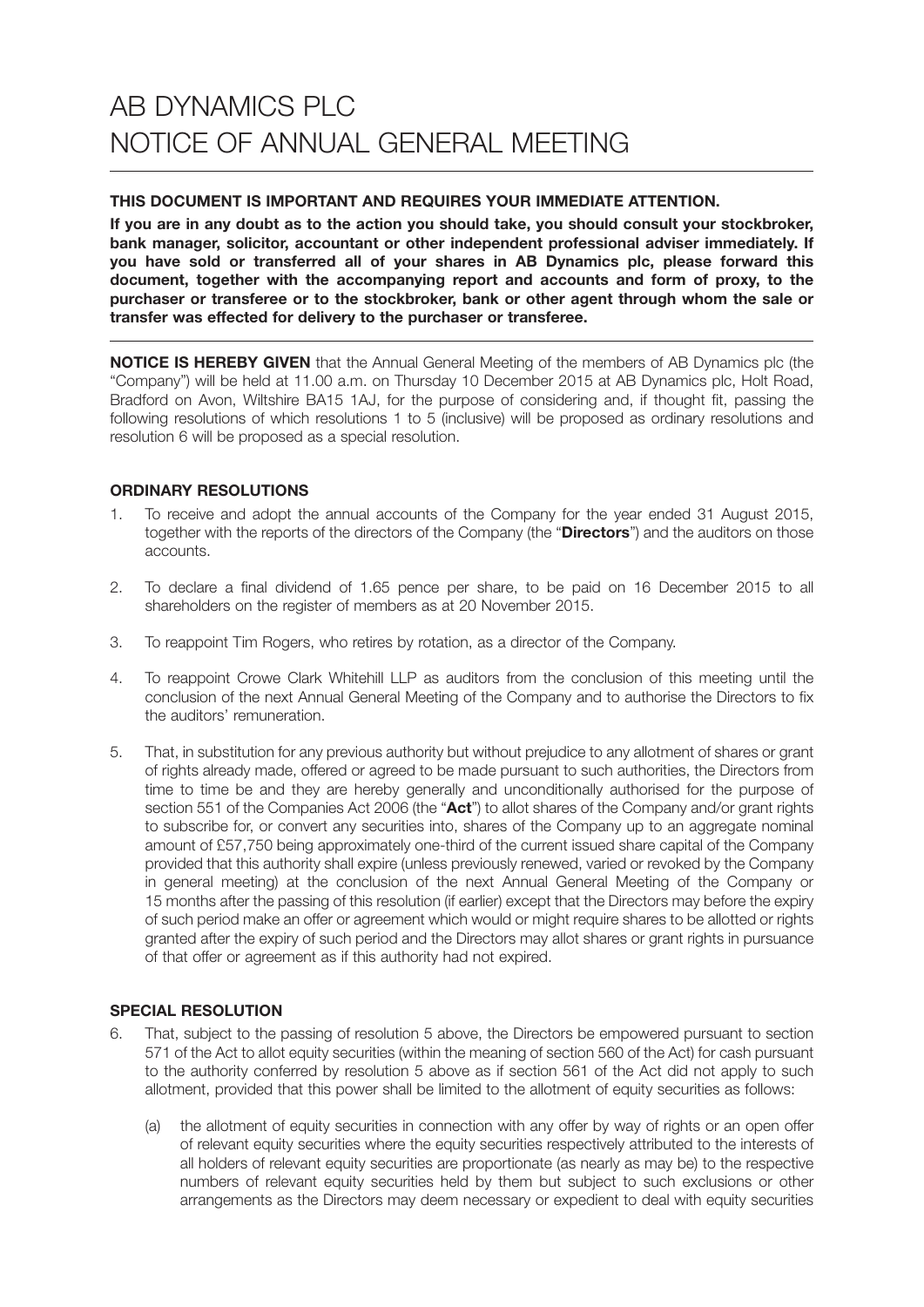which represent fractional entitlements or on account of either legal or practical problems arising in connection with the laws or requirements of any regulatory or other authority in any jurisdiction; and

 (b) otherwise than pursuant to paragraph (a) above, up to an aggregate nominal amount of £29,500 being approximately 17 per cent. of the current issued share capital of the Company,

 provided that the powers conferred by this resolution shall expire (unless previously renewed, varied or revoked by the Company in general meeting) on a date which is the earlier of 15 months from the date of the passing of this resolution and the conclusion of the next Annual General Meeting of the Company (the "**Section 571 Period**") but so that the Company may at any time prior to the expiry of the Section 571 Period make an offer or agreement which would or might require equity securities to be allotted pursuant to these authorities after the expiry of the Section 571 Period and the Directors may allot equity securities in pursuance of such offer or agreement as if the authorities hereby conferred had not expired.

By Order of the Board

# **Robert Hart**

Company Secretary

12 November 2015

Registered office: AB Dynamics plc Anthony Best Dynamics Limited Holt Road Bradford on Avon Wiltshire BA15 1AJ

Registered number: 08393914

### **Action to be Taken**

Each shareholder is entitled to appoint one or more proxies to attend, speak and vote instead of that shareholder. A proxy need not be a shareholder.

Shareholders should kindly complete and return the enclosed form of proxy as soon as possible, whether or not they expect to be able to attend the Annual General Meeting. Return of a form of proxy will not prevent a shareholder from attending, speaking and voting in person at the meeting if that shareholder so wishes and is so entitled. If you are a CREST member you can submit your proxy electronically, through the CREST system by completing and transmitting a CREST proxy instruction as described in the Notes to this Circular and in the Form of Proxy.

### **Recommendation**

The Board is of the opinion that these proposals are in the best interests of the Company and its shareholders as a whole. Accordingly, the Directors unanimously recommend all shareholders to vote in favour of the resolutions, as they intend to do in respect of their own beneficial shareholdings (if any).

Explanatory notes in respect of the resolutions proposed are set out in the Appendix to this Notice.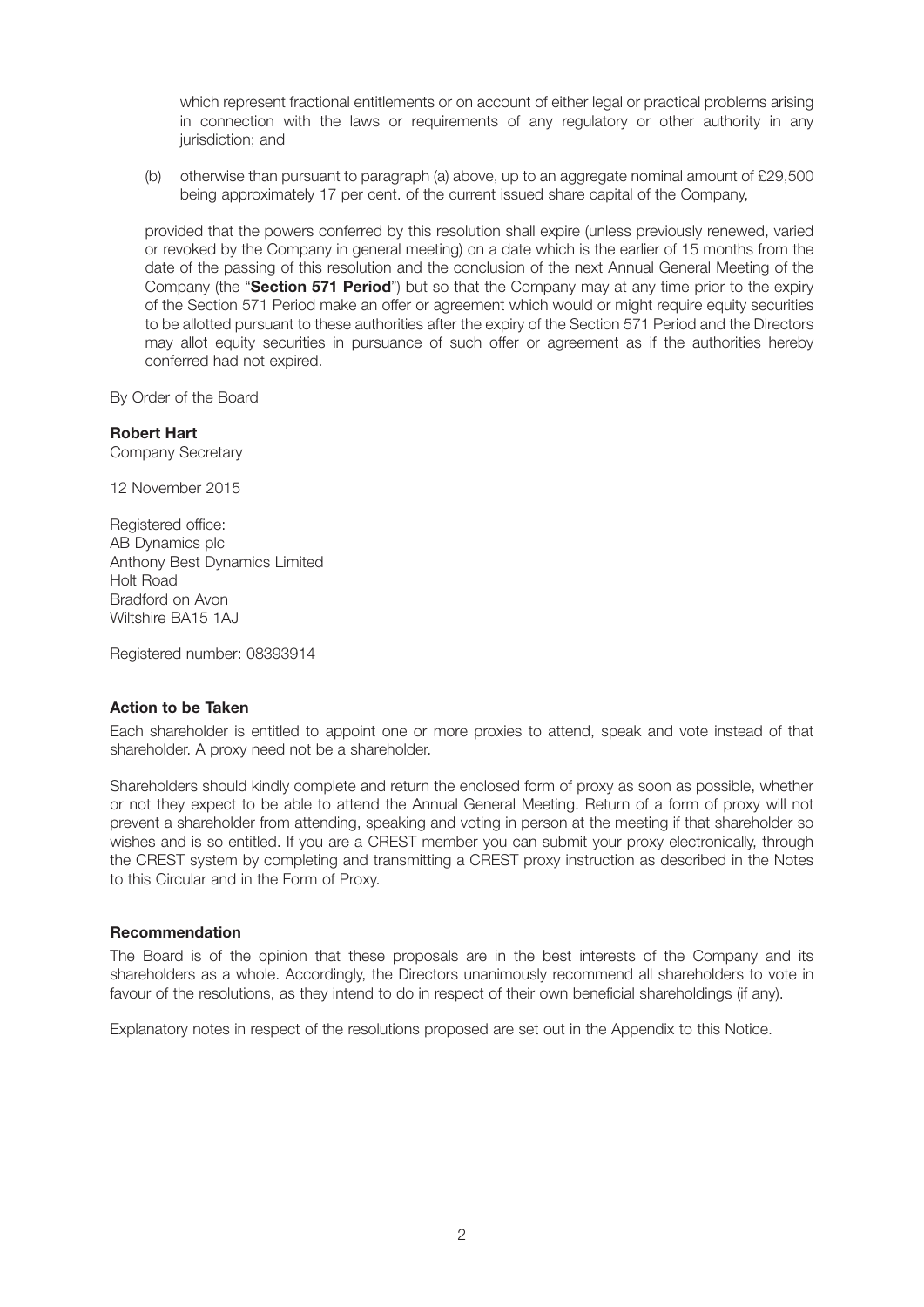# **NOTES**

- 1. Only holders of ordinary shares are entitled to attend and vote at the Annual General Meeting. A member is entitled to appoint another person as his proxy to exercise all or any of his rights to attend, to speak and to vote at the meeting. A member may appoint more than one proxy in relation to the meeting, provided that each proxy is appointed to exercise the rights attached to a different share or shares held by the relevant member. A proxy need not be a member of the Company.
- 2. A form of proxy is enclosed with this Notice and instructions for completion are shown on the form. To appoint a proxy, the form of proxy, and any power of attorney or other authority under which it is executed (or a duly certified copy of any such power or authority), must be completed and deposited with the Company's registrars, Share Registrars Limited at 9 Lion and Lamb Yard, Farnham, Surrey GU9 7LL or by fax on 01252 719 232 or by scan and email to proxies@shareregistrars.uk.com, in each case so as to arrive no later than 11.00 a.m. on Tuesday 8 December 2015, being 48 hours (ignoring any part of any day that is not a working day) before the start of the Annual General Meeting. Completion of a form of proxy (or any CREST Proxy Instruction, as described in paragraphs 5 to 8) will not preclude members attending and voting in person at the Annual General Meeting, should they so wish.
- 3. In the case of joint shareholders, the signature of the senior shareholder (seniority to be determined by the order in which the names stand in the register of members) shall be accepted to the exclusion of all other joint holders. The names of all joint shareholders should be stated at the top of the form.
- 4. In order to have the right to attend and vote at the meeting (and also for the purpose of determining how many votes a person entitled to attend and vote may cast), a person must be entered on the register of members of the Company at 11.00 a.m. on Tuesday 8 December 2015, being 48 hours (ignoring any part of any day that is not a working day) before the start of the Annual General Meeting, or, in the event of any adjournment, 48 hours before the start of the adjourned meeting (ignoring any part of any day that is not a working day). Changes to entries on the register of members after this time shall be disregarded in determining the rights of any person to attend or vote at the Annual General Meeting.
- 5. CREST members who wish to appoint a proxy or proxies through the CREST electronic proxy appointment service may do so by using the procedures described in the CREST Manual (available via www.euroclear.com/CREST). CREST personal members or other CREST sponsored members, and those CREST members who have appointed a voting service provider(s), should refer to their CREST sponsor or voting service provider(s) who will be able to take the appropriate action on their behalf.
- 6. In order for a proxy appointment or instruction made using the CREST service to be valid, the appropriate CREST message (a "**CREST Proxy Instruction**") must be properly authenticated in accordance with Euroclear UK & Ireland Limited's ("**Euroclear**") specifications and must contain the information required for such instruction, as described in the CREST Manual. The message, regardless of whether it constitutes the appointment of a proxy or is an amendment to the instruction given to a previously appointed proxy must, in order to be valid, be transmitted so as to be received by the issuer's agent (ID 7RA36) by the latest time for the receipt of proxy appointments specified in paragraph 2 above. For this purpose, the time of receipt will be taken to be the time (as determined by the timestamp applied to the message by the CREST Application Host) from which the issuer's agent is able to retrieve the message by enquiry to CREST in the manner prescribed by CREST. After this time any change of instructions to proxies appointed through CREST should be communicated to the appointee through other means.
- 7. CREST members and, where applicable, their CREST sponsors, or voting service providers should note that Euroclear does not make available special procedures in CREST for any particular message. Normal system timings and limitations will, therefore, apply in relation to the input of CREST proxy instructions. It is the responsibility of the CREST member concerned to take (or, if the CREST member is a CREST personal member, or sponsored member, or has appointed a voting service provider, to procure that his CREST sponsor or voting service provider(s) take(s)) such action as shall be necessary to ensure that a message is transmitted by means of the CREST system by any particular time. In this connection, CREST members and, where applicable, their CREST sponsors or voting service providers are referred, in particular, to those sections of the CREST Manual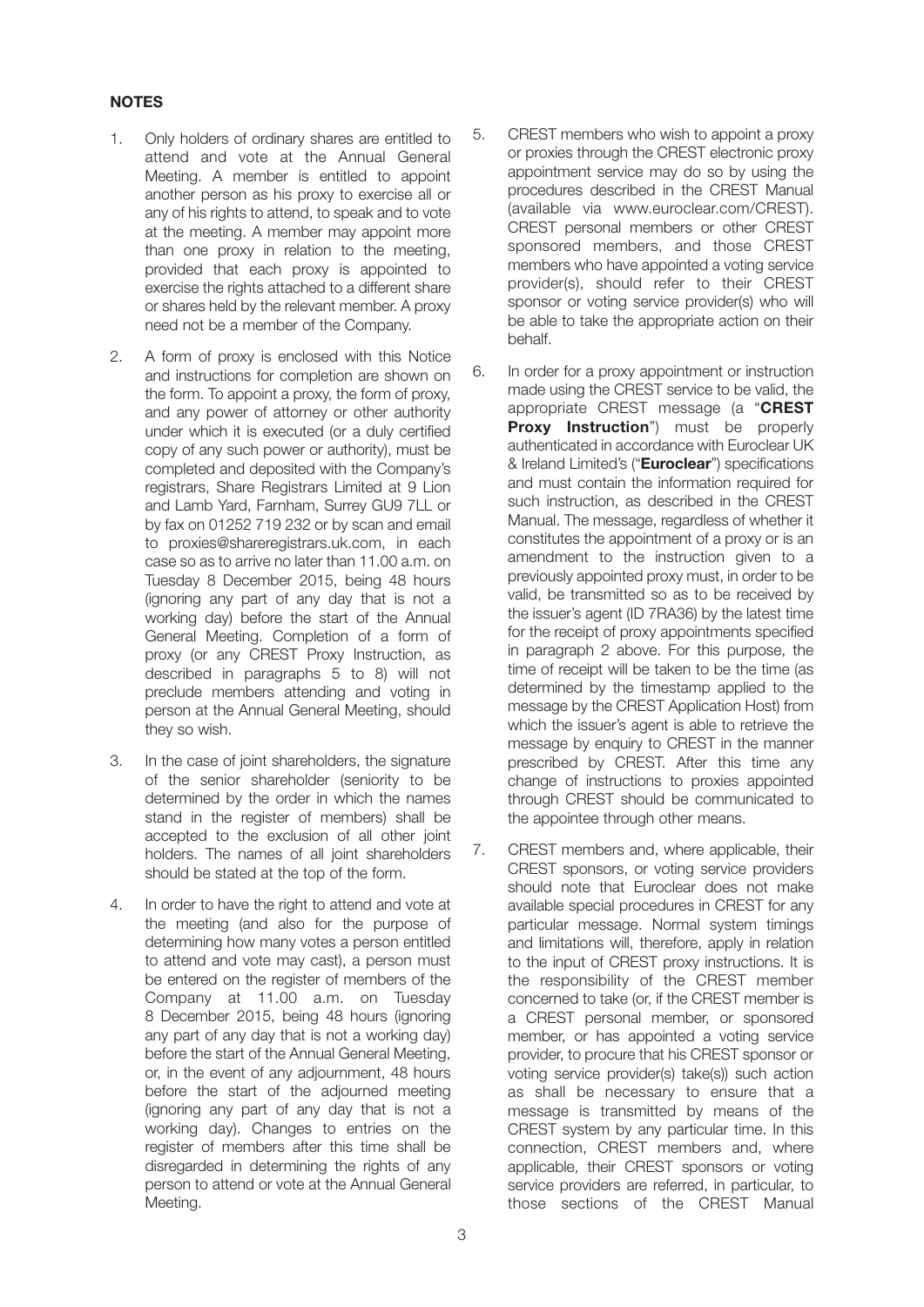concerning practical limitations of the CREST system and timings.

- 8. The Company may treat as invalid a CREST proxy instruction in the circumstances set out in Regulation 35(5)(a) of the Uncertificated Securities Regulations 2001.
- 9. Any corporation which is a member can appoint one or more corporate representatives who may exercise on its behalf all of the powers as a member provided that no more than one corporate representative exercises powers over the same share.
- 10. Any member attending the meeting has the right to ask questions. The Company must cause to be answered any such question relating to the business dealt with at the meeting but no such answer need be given if (a) to do so would interfere unduly with the preparation for the meeting or involve the disclosure of confidential information, (b) the answer has already been given on a website in the form of an answer to a question, or (c) it is undesirable in the interests of the Company or the good order of the meeting that the question be answered.
- 11. As at 11 November 2015 (being the last business day prior to the publication of this Notice), the Company's issued ordinary share capital consisted of 17,334,406 ordinary shares of 1 pence each, carrying one vote each. Therefore, the total voting rights in the Company as at 11 November 2015 were 17,334,406.
- 12. A copy of this Notice, and other information required by section 311A of the Act, can be found at www.abd.uk.com.
- 13. You may not use any electronic address (within the meaning of section 333(4) of the Act) provided in this Notice or in any related documents (including the Chairman's letter and form of proxy) to communicate with the Company for any purposes other than those expressly stated.
- 14. Your personal data includes all data provided by you, or on your behalf, which relates to you as a shareholder, including your name and contact details, the votes you cast and your Reference Number (attributed to you by the Company). The Company determines the purposes for which and the manner in which your personal data is to be processed. The Company and any third party to which it discloses the data (including the Company's registrars) may process your personal data for the purposes of compiling and updating the Company's records, fulfilling its legal obligations and processing the shareholder rights you exercise.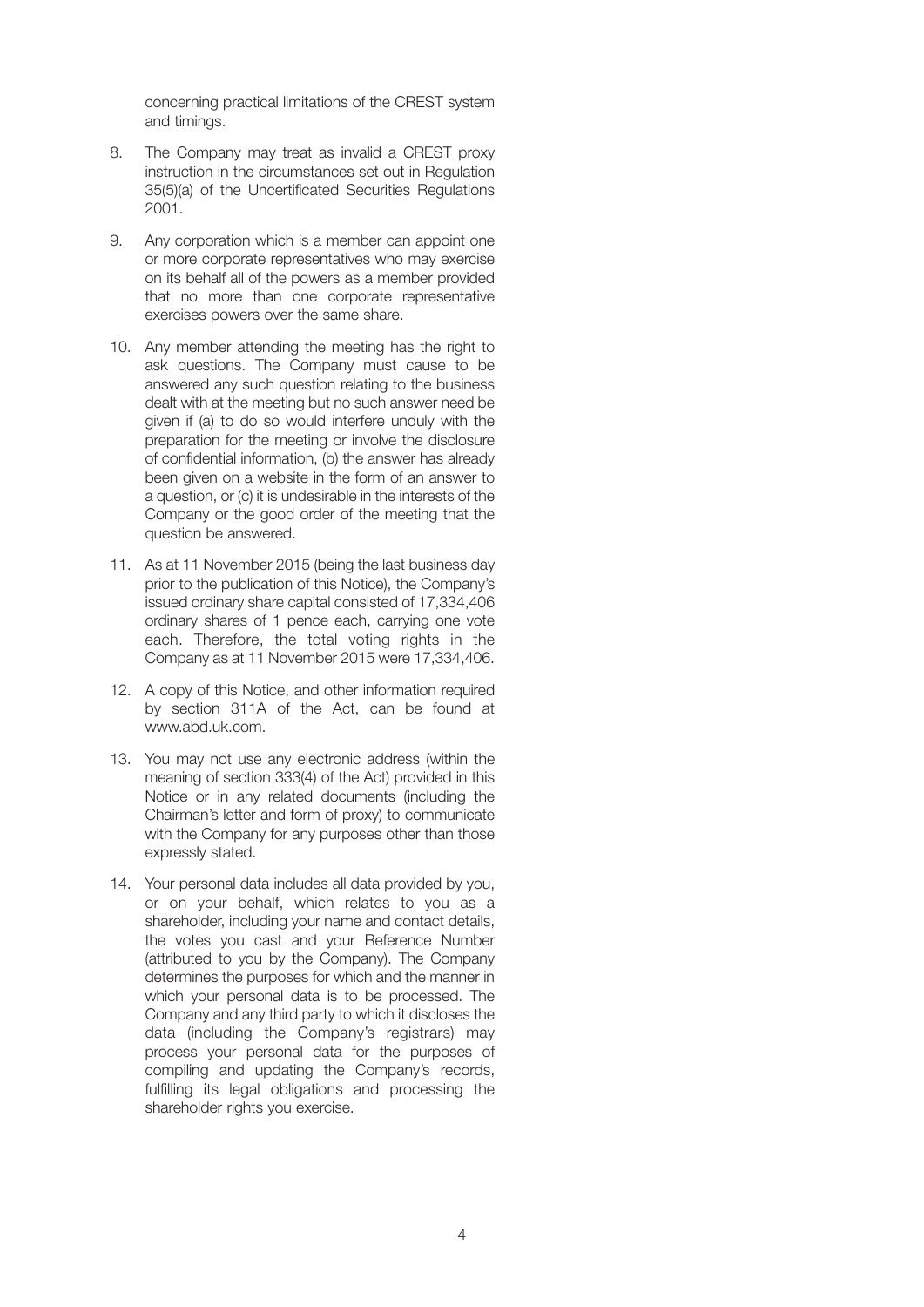## **APPENDIX: EXPLANATORY NOTES ON THE RESOLUTIONS TO BE PROPOSED AT THE ANNUAL GENERAL MEETING**

## **Resolution 1 – Annual report and accounts**

The Directors must present the annual audited accounts of the Company and the Directors' and Auditors' Reports for the year ended 31 August 2015 ("**2015 Annual Report**") to shareholders at the meeting. You are voting to receive the 2015 Annual Report. Detailed information is contained within the 2015 Annual Report.

## **Resolution 2 – Declaration of dividend**

Final dividends must be approved by shareholders but cannot exceed the amount recommended by the Directors. The Directors propose a final dividend of 1.65 pence per ordinary share. If approved, the dividend is expected to be paid on 16 December 2015 to shareholders on the register of members as of 20 November 2015. An interim dividend of 1.1 pence per share was paid during the year, making a total dividend distribution for the year of 2.75 pence per ordinary share.

## **Resolution 3 – Reappointment of Tim Rogers**

Under the Articles, one third of the Directors are required to retire from office by rotation each year. Mr Rogers is willing to stand for reappointment as a Director.

For the past 15 years, Tim has had extensive experience managing companies in the engineering and chemical sectors. Between 2004 and 2011, he was CEO and Executive VP of Clean Diesel Technologies, Inc ("CDT"), which specialises in vehicle emission reduction technology. During this period, Tim gained capital market experience as CDT was admitted to trading on AIM between 2001 and 2009 and dual-listed on NASDAQ in 2007. Tim oversaw a two way merger of CDT with Catalytic Solutions, Inc in 2010, which resulted in a US\$65 million company.

Prior to this, Mr Rogers worked at Exxon Corporation, Inc (1984-1990), Ethyl Petroleum Additives Limited (1990-1993) and The Associated Octel Co. Ltd (1993-2002) before being appointed Director of Sales & Marketing at ADAS Consulting Limited, an environment research consultancy. Mr Rogers joined the Group in October 2012. Tim studied engineering at Oxford Brookes University and has a strong grounding in mechanical and production engineering.

### **Resolution 4 – Reappointment of auditors and auditors' remuneration**

The Company is required to appoint auditors at each general meeting at which accounts are laid before the Company, to hold office until the end of the next such meeting. Crowe Clark Whitehill LLP have expressed their willingness to continue as auditors to the Company. This resolution proposes the appointment and, in accordance with standard practice, gives authority to the directors to determine the remuneration to be paid to the auditors.

### **Resolution 5 – Directors' authority to allot shares**

Under the Act, the Directors of a company may only allot unissued shares in the capital of the company or grant rights to subscribe for, or convert any security into, shares in the company if they are authorised to do so by the shareholders at a general meeting or by the company's articles of association.

This resolution gives Directors' authority to allot shares in the Company up to an aggregate nominal amount of £57,750 representing approximately one-third of the Company's issued ordinary share capital as at 11 November 2015 (being the last business day prior to the publication of this Notice). This authority will expire at the conclusion of the next Annual General Meeting to be held in 2016.

The Directors do not have any present intention of exercising these authorities but consider it desirable that they should have the flexibility to allot shares, or grant rights to subscribe for, or convert any security into shares, if circumstances arise where it may be advantageous for the Company to do so.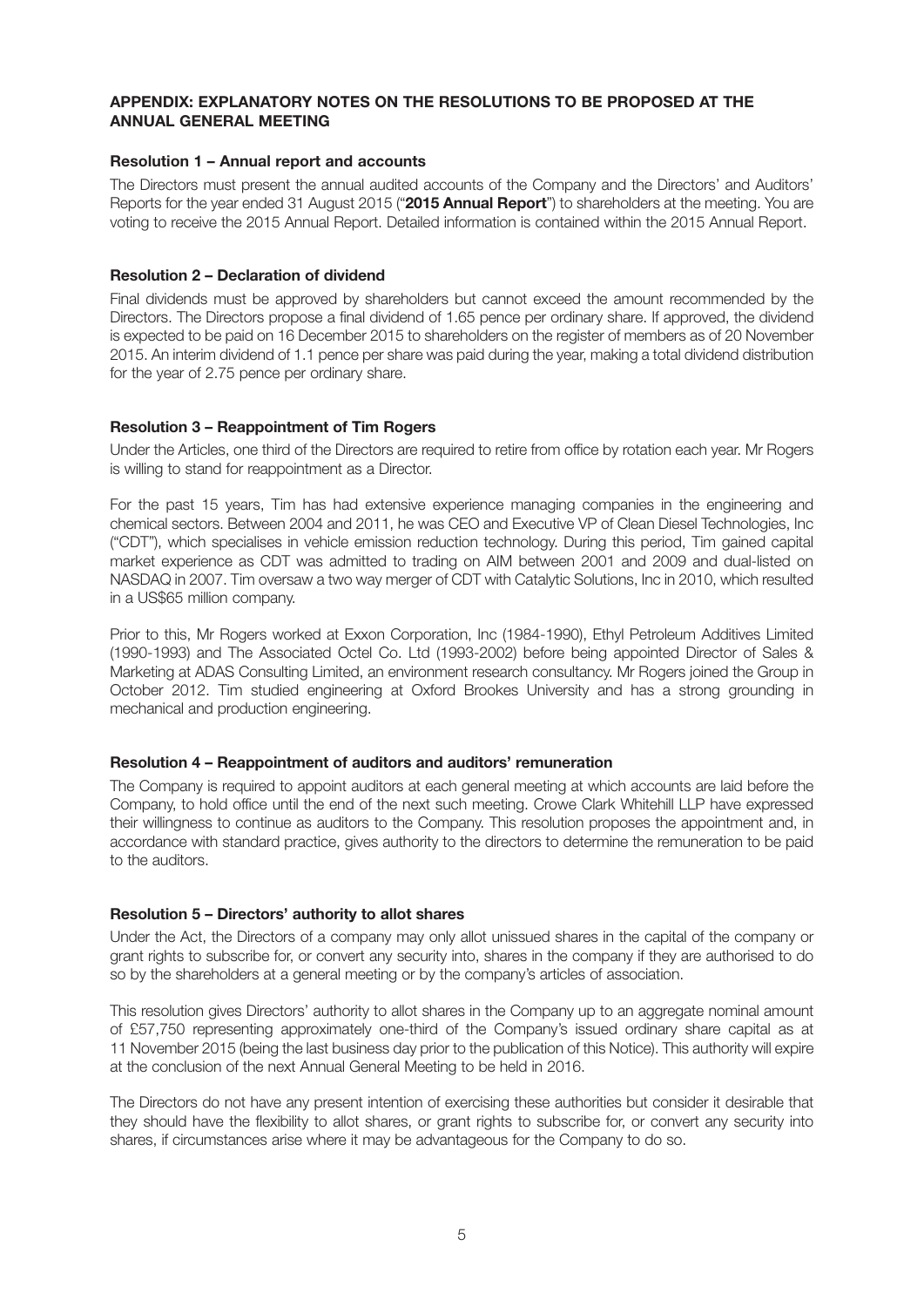## **Resolution 6 – Partial disapplication of pre-emption rights**

This resolution will, if approved, renew the Directors' authority to allot equity securities (as defined in the Act) for cash and otherwise than to existing shareholders pro rata to their holdings. This authority, which will expire at the conclusion of the Annual General Meeting of the Company to be held in 2016, is limited to the allotment of (a) equity securities in connection with a rights issue and (b) equity securities up to an aggregate nominal amount of £29,500 representing approximately 17 per cent of the Company's issued ordinary share capital as at 11 November 2015 (being the last business day prior to the publication of this Notice).

The Directors have no present intention to use this authority but consider that the proposed disapplication of pre-emption rights is desirable to give the Company the ability to issue a limited number of shares for cash to third parties, where to do so would be of benefit to the Company.